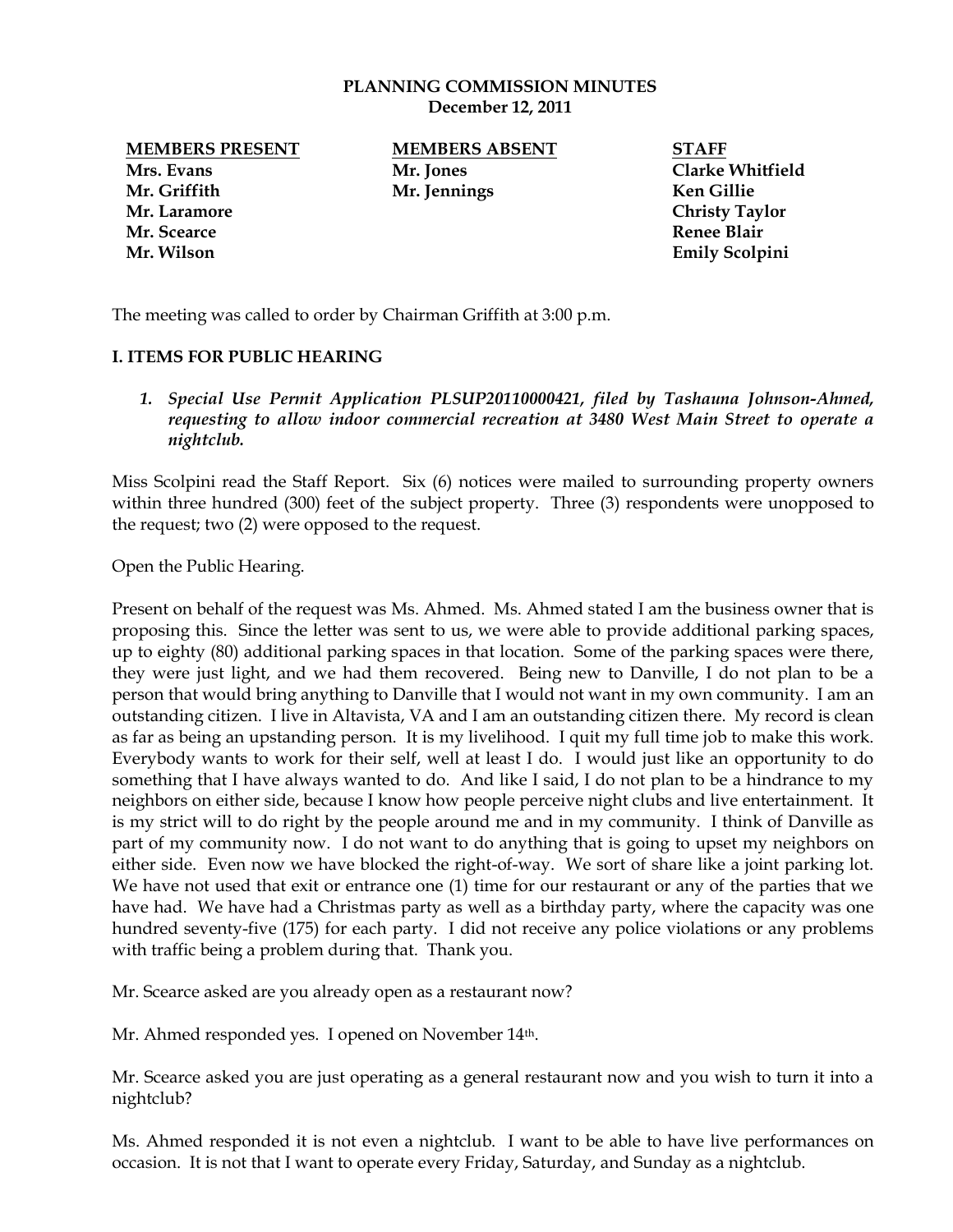Mr. Laramore asked was the City's problem with the parking related to the restaurant portion of that or the fact that they were adding this new nightclub aspect to it? Apparently she is operating now. I did not realize that.

Miss Scolpini responded it was related to her adding this addition to the restaurant.

Mr. Laramore stated so going from a restaurant to a club is what is causing the problems with the parking.

Mr. Griffith asked did you say that you have added additional parking?

Ms. Ahmed responded yes.

Mr. Griffith asked where is the additional parking?

Ms. Ahmed responded we just made actual lines there, because there were not any lines there at all. It was just like free parking just wherever you could pick a spot. I was not able to take pictures of that. They actually completed that today. In addition to that, when I do have live events as far as like the Christmas parties and things like I had there this weekend, we have people parking to make sure there are no violations of parking in someone else's area or land.

Mr. Wilson asked did you say eighty (80) additional spaces or eight (8)?

Ms. Ahmed responded eighty (80).

Mr. Wilson asked what was the number before?

Ms. Ahmed responded it was twenty (20).

Miss Scolpini stated approximately twenty (20). The parking lot was not lined. The lines were faded, so it was hard to tell exactly how many there were. Twenty (20) was just a rough estimate.

Mr. Wilson asked did it go from twenty (20) to one hundred (100) or from twenty (20) to eighty (80)?

Ms. Ahmed responded from twenty (20) to eighty (80). Like I said I just had that done today, so they have not had an opportunity to and I have not had an opportunity to speak to Miss Scolpini in regards to that.

Mr. Griffith stated that was sort of a question that I had too, if staff has had a chance to look at it to determine if it is adequate parking.

Ms. Ahmed stated I know that we said in the initial paper work that they were going to look at that again on the  $17<sup>th</sup>$  of January, so I have not had an opportunity to touch base with her in regards to that.

Mrs. Evans asked what kind of music are you planning on having?

Ms. Ahmed responded I plan to have a mix of everything, live bands on occasion. One (1) band that comes to mind is the Worx. They are pretty big in the Lynchburg area where I am from. I just plan to have bands of that nature.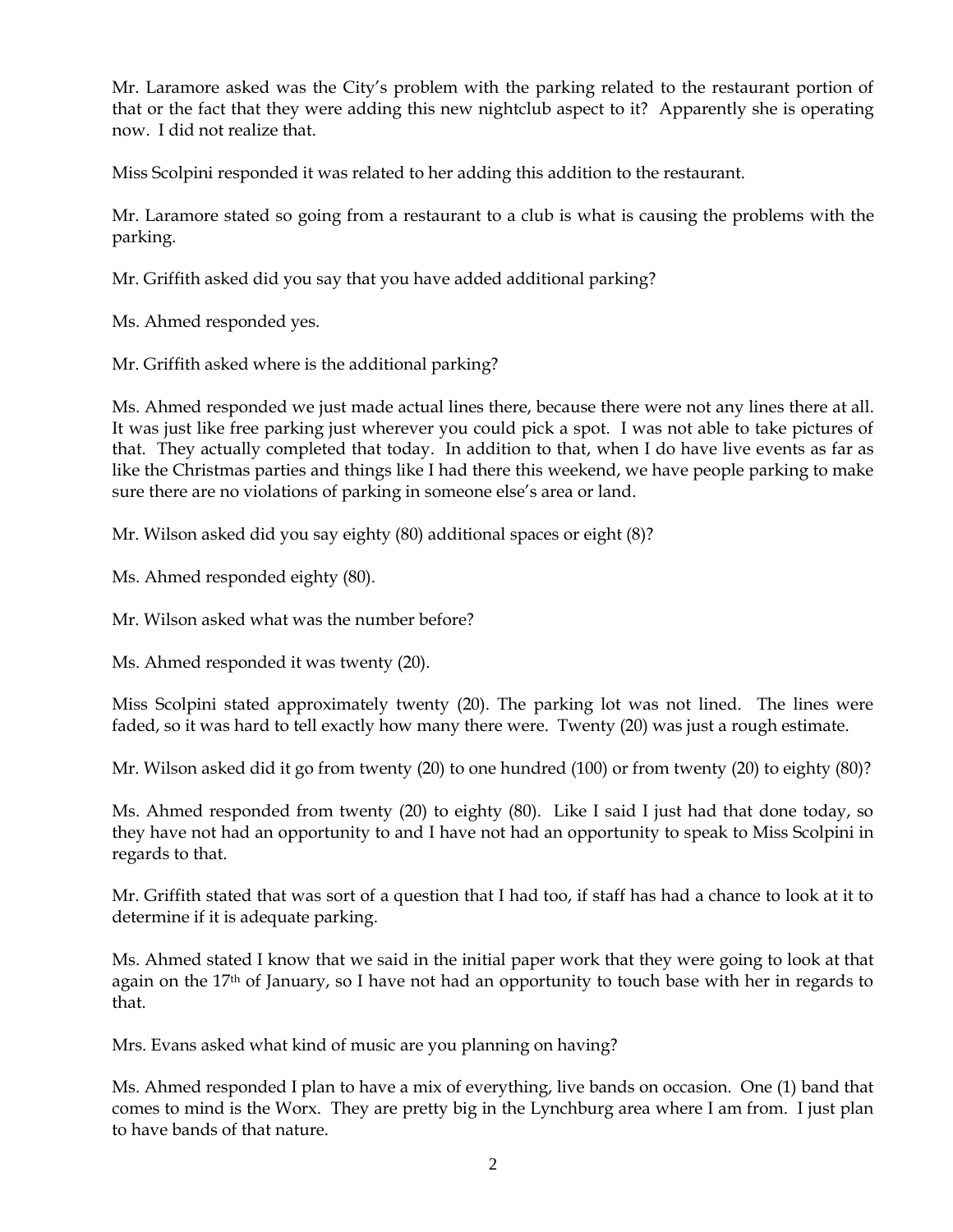Mrs. Evans asked how do you plan to address the noise problems that have occurred in other places in the past?

Ms. Ahmed responded I was not aware that there were problems with noise in the past. Like I have said, I have had DJs out there for the last two (2) weekends in a row and I have not had any complaints.

Mr. Wilson stated but there is nothing in the Code that would restrict going from the restaurant to the nightclub that would be of concern to us. Is the property zoned in such a way that it could make this work?

Miss Scolpini responded with a Special Use Permit.

Mr. Wilson asked is it currently under one (1) of those?

Mr. Griffith responded no, this just requires a Special Use Permit. It is a permitted use, but it requires a Special Use Permit.

Mr. Wilson stated so we are dealing with really more than just parking issues, but with a change in the use of the facility.

Mr. Gillie stated correct.

Mr. Laramore asked was the previous place, Mercedes restaurant and club, operating under a Special Use Permit as well or how did they operate?

Mr. Gillie responded there has been continuation of legal non-conforming uses throughout the years. It has now remained vacant for more than two (2) years. It has lost its right. Previous occupants of that building have continued on. It would be one (1) thing, and then it would shut down for a little bit, and pick up with something else. It never sat vacant for as long as it has now.

Mr. Laramore stated ok, so we are starting all over.

Mr. Griffith stated I think anytime that it sits vacant for more than two (2) years it requires a new Special Use Permit. The Special Use Permit expires if it is not a continuation with an operation during that period of time. We have to address this with a new Special Use Permit.

Mr. Gillie stated correct.

Present in opposition to the request was Mr. Gary Patel. Mr. Patel stated I am the co-owner of Travel Inn Hotel, which is the next property to this restaurant. We have another hotel down the road, so we basically have two (2) hotels. The hotel neighbor is the Economy Inn. I am not here to say "no you cannot do this and that." I have got plenty of reasons. I just want all of you to think about this. I have a two (2) year old daughter. My house or the apartment is like down the road. It is probably thirty (30) feet from the proposed property. Now in the middle of the night, if somebody is playing the loud music with like fifty (50) or one hundred (100) people in the room, how could you sleep? I have ten (10) rooms within one hundred (100) feet of the property. How can anybody sleep in this environment? I have been the owner for like six (6) or four (4) months now. This is the same problem the previous owner had and that is exactly why the facility was closed, because of the music, parking all over the place. They park in the truck parking area, everywhere. We had to call 911 almost every weekend to remove all of the cars. I do not know if all of you or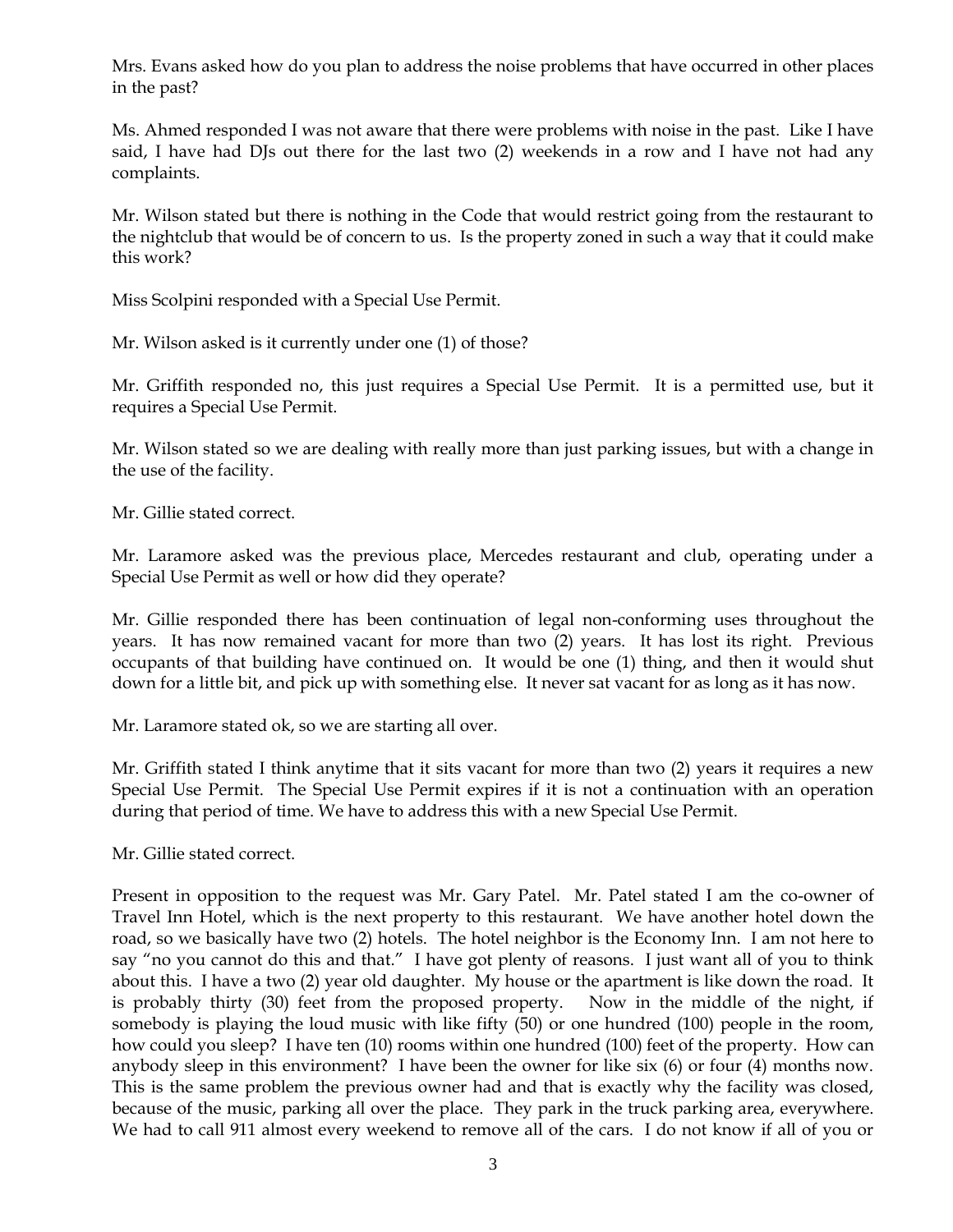some of you can go and have a look; like what is the parking situation right now. Is there enough parking? Can anybody say that this is the parking for the cars? I know the previous owner told me, I do not know when, but the car crashed. Somebody drunk crashed the car into the living room. I do not want this to keep going on. This is going to hurt my business, not only my business, the other guy's business too. If someone comes to the office and says "we can't sleep, we need the money back" who is going to pay for the money? In this economy I cannot run the business like that. I am sorry. I just want everyone to find out the truth about the previous owner. Why was it canceled? Why didn't someone renew the permit? This is the exact reason. This is why I am opposing. I am not saying you cannot run the restaurant or bar. She can run. Everybody has right. I am thirty-one (31) years old. They can run the restaurant. We are just opposing for the club. The other reason is we have club. It is not like City of Danville has no club. I do not know how many or where, but I know the club down the state line is probably one (1) mile. There is no residents that live there. There is no commercial area that has opposed before. All of the customers go and enjoy it right there. It is like a half of a mile maximum from this location. I do not understand. The building is proposed for restaurant use why we are allowing for the club. That is the only thing I want to know. It can run as a restaurant or bar. They can serve alcohol; we do not have any problem. That is all I want to say. Does anybody have any questions?

Mr. Griffith stated Ms. Ahmed mentioned that since she has opened on November 14<sup>th</sup> that she has had two (2) events, two (2) parties. Have you heard any noise or has there been a parking problem with those?

Mr. Patel responded no, because those events were not in the middle of the night, not after twelve (12). I remember somebody rented a couple days ago, but it was like six (6), seven (7), probably ten (10) cars. It was not more than like fifteen (15) twenty (20) cars. It was limited people and there was no music. I cannot recall anything, so there was no problem. How many events can be controlled? The City of Danville has any number that you can allow for an event if you get the permit for music or rental party. If it is going to be every weekend: Friday, Saturday, and Sunday; how many people are going to come drink and have on loud music? How can we control the events? At the end of the year you can have like fifteen (15) parties or ten (10) parties. We cannot do that. No one is going to tell the owner that this is enough.

Mr. Griffith asked with the events that she has had, and she had indicated that she has had two (2), have there been any problems?

Mr. Patel responded no, because it was probably less than thirty (30) people. I do not have any problem with that.

Mr. Wilson stated so most of your concern, you kept saying previous owner. Your concerns really are with an owner that has been gone for over two (2) years.

Mr. Patel stated no, I think. We just bought like three (3) months ago. We know the problem, because we have another hotel down the road probably one (1) mile from there. That property, we have been owning since forty (40) years. We were in touch. We knew the problem. We know what has been going on. By the time we bought this property, like three (3) months ago, at that time there was nobody next to us. The restaurant and bar was closed before we moved in.

Mr. Wilson asked just hypothetical, is it possible that this new business would be different from the previous owner?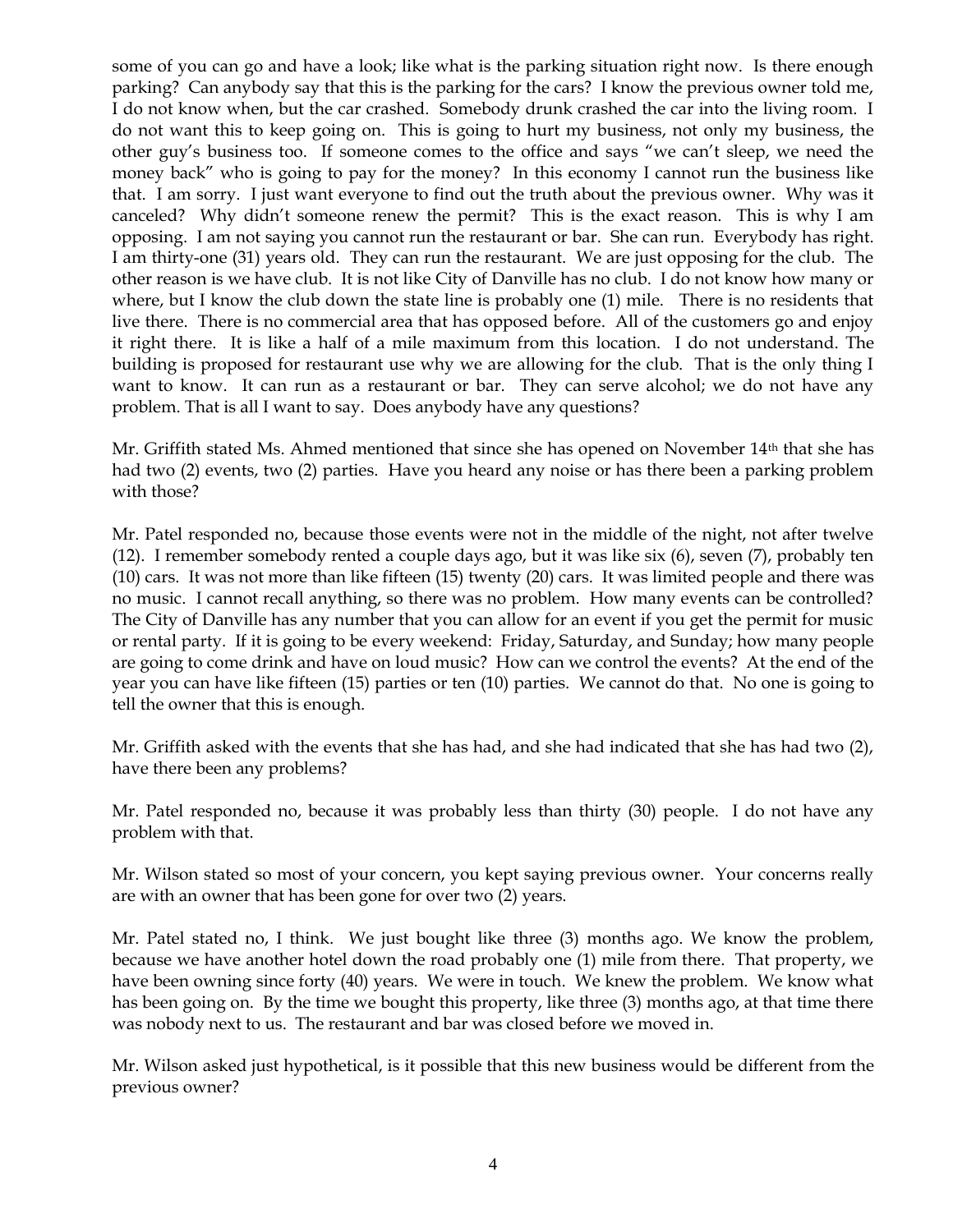Mr. Patel responded I do not see any reason. How could you control the people and the events and the music? After I came here in August, I had to call at least two (2) times. I do not think she knows because somebody rent it before she came. Somebody rent the location for like one (1) day party. It was like sixty (60) or seventy (70) cars. I called the police because it was like blocking the driveways. The music was so loud that the officer had to call a couple of other guys to control the situation. I mean that is what is my concern. It happened. You can check the record. The officer had to turn down the music and remove the cars from the parking. It was in October.

Mr. Griffith stated ok, but that was before Ms. Ahmed.

Mr. Patel stated before she moved in. That is what happens when you have a lot of people and the cars.

Mr. Griffith stated but any problems that have occurred have been with prior owners, not with the current applicant.

Mr. Patel stated right, but it is the same problem that everybody had before. Another thing is my bedroom; my kitchen is across the street. Between us is like thirty (30), forty (40), or fifty (50) feet. If somebody is doing music like karaoke or club, you are going to have loud music. Who is going to play soft? Nobody is going to come. This is the club environment. I know that. If it is restaurant and a bar, we do not have any problem with that; but the club, that is another problem.

Mr. Scearce stated maybe we need to ask for her to clarify a little bit one more time. There is a difference in my mind between a nightclub club and a restaurant that can provide occasional entertainment. You can have occasional entertainment at weddings and different things like that. Maybe we could get a little bit better clarification.

Mr. Patel stated I am not saying, but if it is under control who can control the people or even their music?

Mr. Scearce stated they would lose their Special Use Permit.

Mr. Patel asked once you have alcohol involved and the music, who is going to be in charge of the control? It is all about safety.

Mr. Wilson stated in your letter that we are sitting here looking at, it says that the Special Use Permit was cancelled at one point. Is that true?

Mr. Whitfield responded I am not aware of that. Certainly the City Manager does not have the authority to do that. It would have to be the Planning Commission or the Council, well actually Council would have to revoke it. I think what has happened, what they are talking about, was that the previous owners being gone for two (2) years, their legal non-conforming status has gone away. I do not believe that there was ever a Special Use Permit with that property.

Mr. Patel asked I just want to know what is the true reason that the previous owner did not renew the permit or how it expired or canceled; because I was told that the City did not renew or cancel it. that is why I put it in the letter that I gave to Emily.

Mr. Gillie responded we did not cancel it. We did not deny it. We did not do anything else. The owner of the building, as far as I know, just had trouble getting tenants to occupy the building during that period. During construction on the highway which occurred a few years ago seriously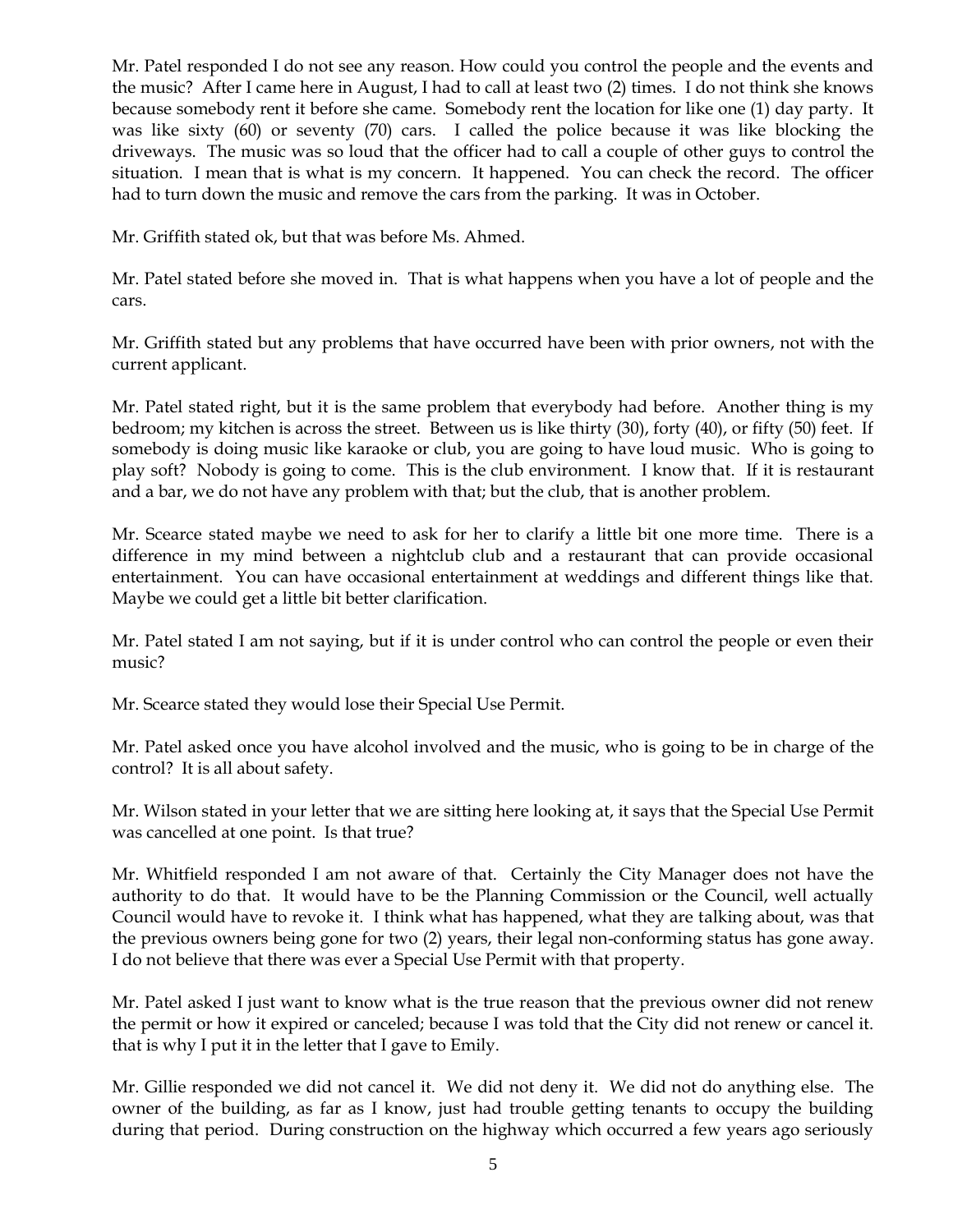curtailed business. They shut down. They had multiple tenants that would go in for a short period and then leave, and then the building has just sat vacant for a long period. It was not anything that the City did.

Mr. Patel stated I was told that this is the reason, because he has been with Council and he met with Joe King. He told me that was the true reason.

Mr. Gillie stated I have been doing this job for sixteen (16) plus years now and I did not revoke it, so I do not know who would have.

Mr. Griffith stated I think what may have happened to that and I think Mr. Gillie mentioned it earlier, it was not Council. It just expired. If the building remains vacant or it is not being used for the purpose granted by the Special Use Permit, that Special Use Permit just expires; and that may be what, whoever you were talking to, that may be what they were referring to. It was not that someone came in and revoked it. It just expired. It was no longer valid after a period of time, and I think that may be what happened.

Mr. Patel stated that is why I made a couple of pages report and it took a couple of weeks to submit it. This is the reason, and I just want all of you to consider all of the reasons before making a decision.

Mr. Griffith stated we value your input as well as anybody in the area.

Mr. Patel stated I just do not want to gain one (1) business profit, and losing two (2) other businesses. That is my concern.

Mr. Griffith stated I think we would all agree with that. Nobody wants to see that happen. Mr. Scearce did you have a question for Ms. Ahmed?

Mr. Scearce stated I just thought that maybe you could clarify, are you interested in opening up a nightclub?

Ms. Ahmed responded no sir; I probably did misspeak when I said that. Like I said this is not something, I have a full time job as well. I do not want to be there every Friday, Saturday, and Sunday night. Maybe twice a month, maybe two (2) weekends out of a month that I would like to have some live entertainment. That may be karaoke, maybe a comedy show, just things of that nature. It may not always be a dancing function. I just want to bring some culture to the area.

Mr. Wilson asked will we have the chance to clarify the difference between restaurant and nightclub? Are those technical terms that we are dealing with or those just perception terms?

Mr. Gillie responded in the Zoning Ordinance they actually have different definitions. We can read the definitions if you would like to hear what the differences are.

Mr. Wilson asked I guess my question is, are we dealing with technicalities that once we make a decision can expand into something more than what we originally you know.

Mr. Gillie read the definition of restaurant in the Zoning Ordinance.

Mr. Gillie stated so you can have food and drink, no entertainment or anything else.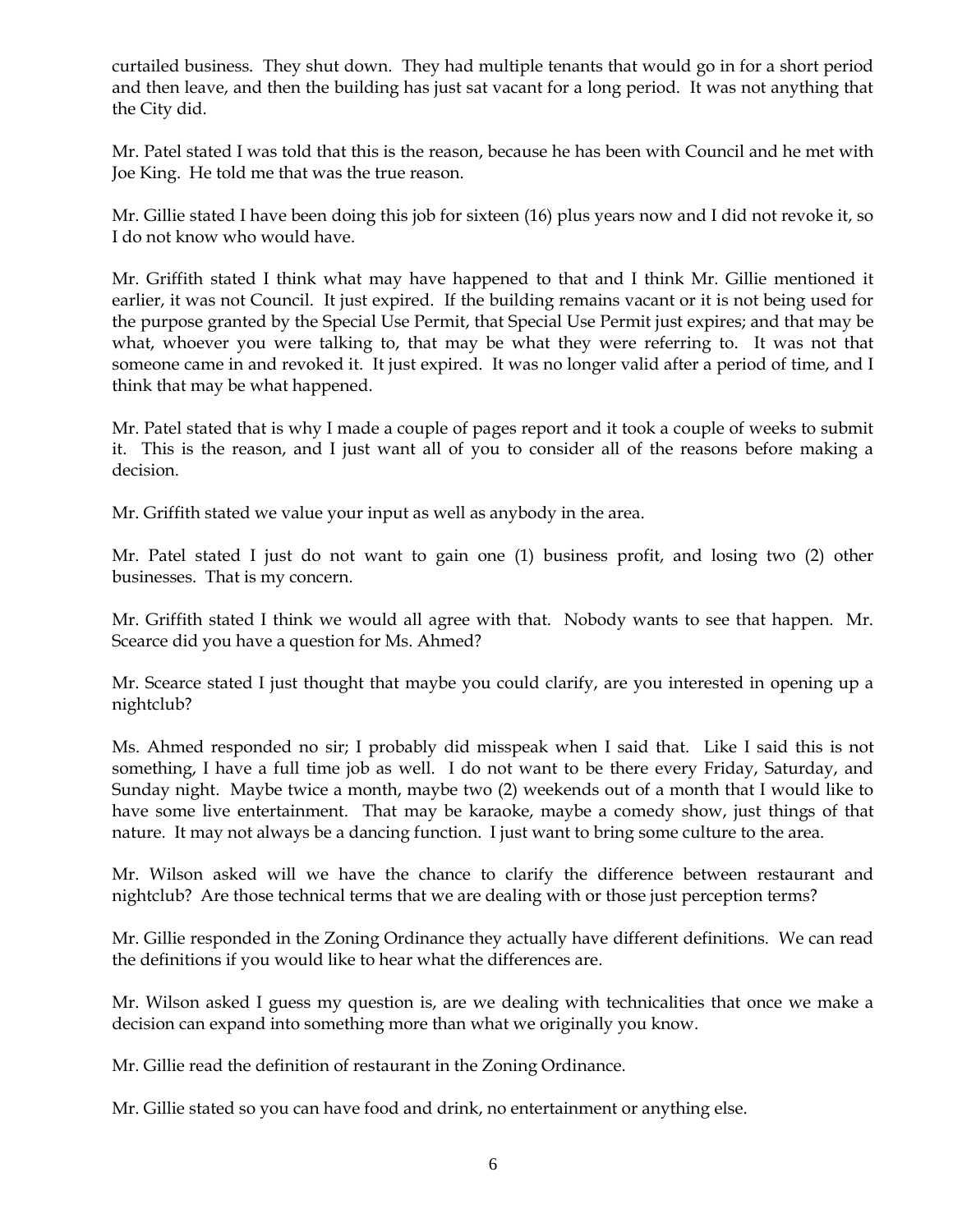Mr. Gillie read the definition of a nightclub in the Zoning Ordinance.

Mr. Gillie stated if she wants to have any of the bands or other things come there it triggers what is the definition of a nightclub. She went out of the food and beverage into this, and that is the need for the Special Use Permit. She is operating as a restaurant right now. That is fine within the district. To ask for the music and other events, then she needs that Special Use Permit.

Mrs. Evans asked the two (2) events that she has had so far, is that ok or not ok?

Mr. Gillie responded I am unaware of what exactly the events consisted of, so it is hard for me to say yes or no.

Ms. Ahmed stated I cannot remember who I was told, but because it was a wedding rehearsal dinner and a birthday party, the event was ok; because we have what we call a banquet room which is on the other side of the building.

Mr. Scearce stated that is just food. Western Sizzlin does that.

Mr. Gillie stated probably alright. Having the Worx as you said, is where it triggers the difference.

Mr. Laramore stated I am assuming you are only going to have it on an occasional basis verses full time. That may be hard with even what we are doing. To you it may seem easy. But once you have permission to do a little, you have permission to do it every single night.

Mr. Griffith stated I have a concern also. I would like for staff to be able to look at the parking situation before, from my standpoint, before I would be willing to make a decision. I would like for staff to have an opportunity to view and check the parking to make sure, not that what you have got is adequate. Is there an occupancy limit on this building?

Ms. Ahmed responded two hundred thirty (230) people.

Mr. Griffith asked you have eighty (80) parking spaces total now?

Ms. Ahmed responded yes.

Mrs. Evans asked is that sufficient?

Mr. Griffith stated so, if they came five (5) to a car we are looking at more people. I do not see where there is going to be parking at eighty (80) spaces if you started reaching maximum capacity. For a building that size at maximum capacity is there a maximum parking requirement?

Mr. Gillie responded there are, and as you said we have not had a chance to look at the parking.

Mr. Griffith stated before I feel like I can make a decision I would like for staff to have an opportunity to review the parking.

Mr. Gillie stated with the eighty (80) that is out there, I would like to see how you could fit eighty (80) on there. Not to dispute the fact that you have it, but I would like to make sure that they all comply. They may have eighty (80) that are not in compliance. At this point we just do not have the information. We do not know.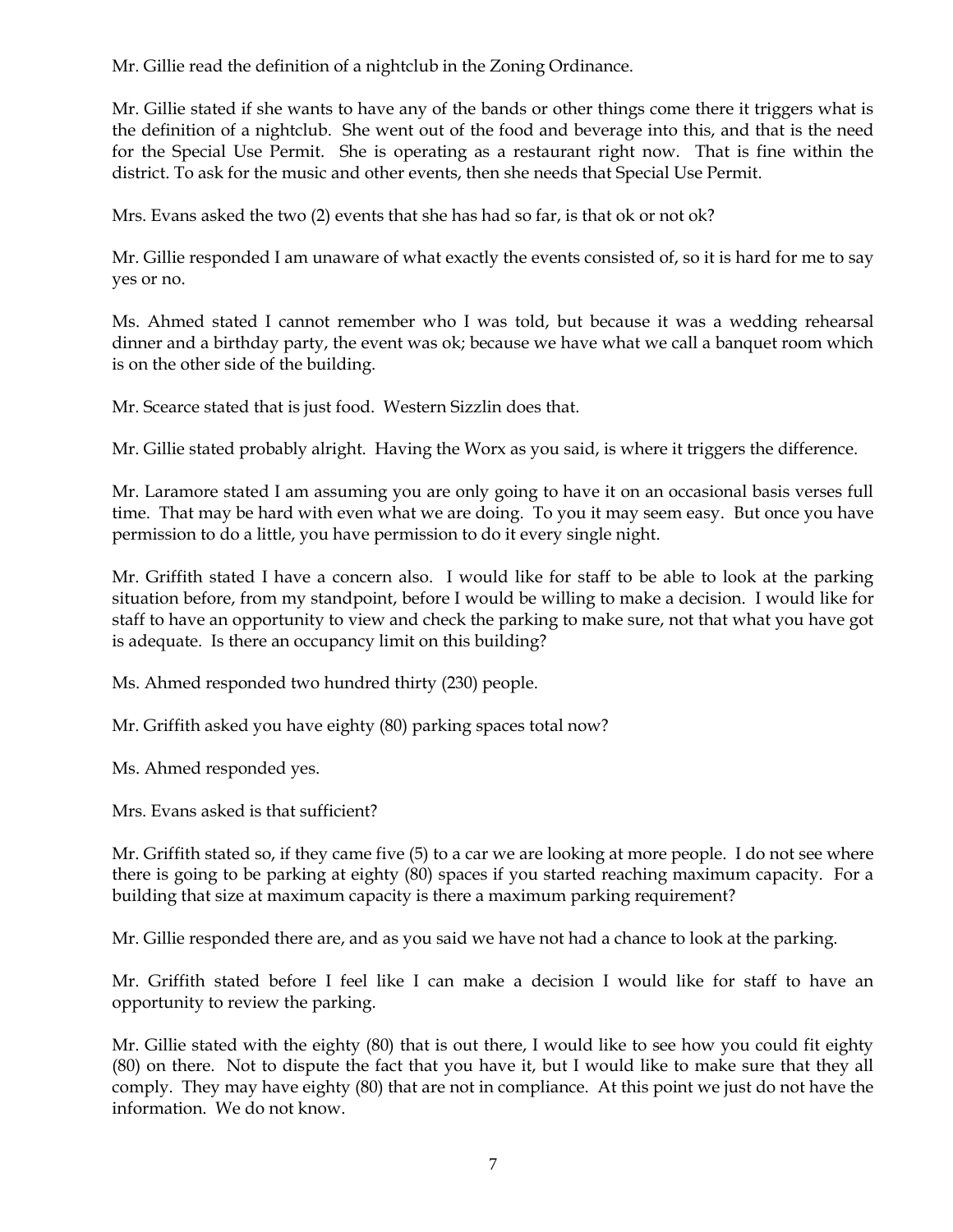Mr. Scearce asked are the parking requirements for a restaurant and a nightclub different?

Mr. Gillie responded there are some differences, yes.

Mr. Scearce stated so where she may be qualified to have a restaurant with eighty (80) spots, it is maybe, maybe not for a nightclub.

Mr. Gillie responded correct.

Mr. Griffith stated one (1) of our options with this would be to table it until next month to give staff an opportunity to get out there and look at it.

Ms. Ahmed stated I would like if possible for them to come inside the location and see the building for where we would be having live entertainment. It is a six thousand (6000) square foot property and in reference to having the noise and it being a problem for my neighbor, he would be all of the way on the other side of the building.

Mr. Gillie asked when you go in are you using the area to the right?

Ms. Ahmed responded yes sir.

Mr. Gillie stated we have been in there on multiple occasions. We are very familiar with how it is laid out.

Mr. Griffith stated one (1) of the concerns I have at this point is parking and whether or not we have adequate parking. Mr. Gillie and his staff are much more familiar with it. I rode out there and looked at it. They are much more familiar with the parking requirements. I would like for them to have an opportunity before we do anything.

Close the Public Hearing.

**Mr. Scearce made a motion to table Special Use Permit Application PLSUP20110000421. Mr. Laramore seconded the motion. The motion was approved by a 5-0 vote.** 

## **II. MINUTES**

**Mrs. Evans made a motion to approve the minutes from the November 7, 2011 meeting. Mr. Wilson and Mr. Laramore seconded the motion. The minutes were approved by a 5-0 vote.**

## **IV. OTHER BUSINESS**

Mr. Gillie stated there are cases for next month, so you will have a meeting in January with this being carried over and some new cases. The January meeting is when we establish the officers for the year, so you may want to talk amongst yourselves for Chairman, Vice Chairman, and Secretary who wants to get nominated. Whoever is not here is usually the one who gets nominated for a position or two (2). Just to let those folks know who are here today, be careful. Council approved the items that you had last time that have actually went to their upcoming meeting. Happy New Year and Merry Christmas. We will see you next year.

With no further business, the meeting adjourned at 3:30 p.m.